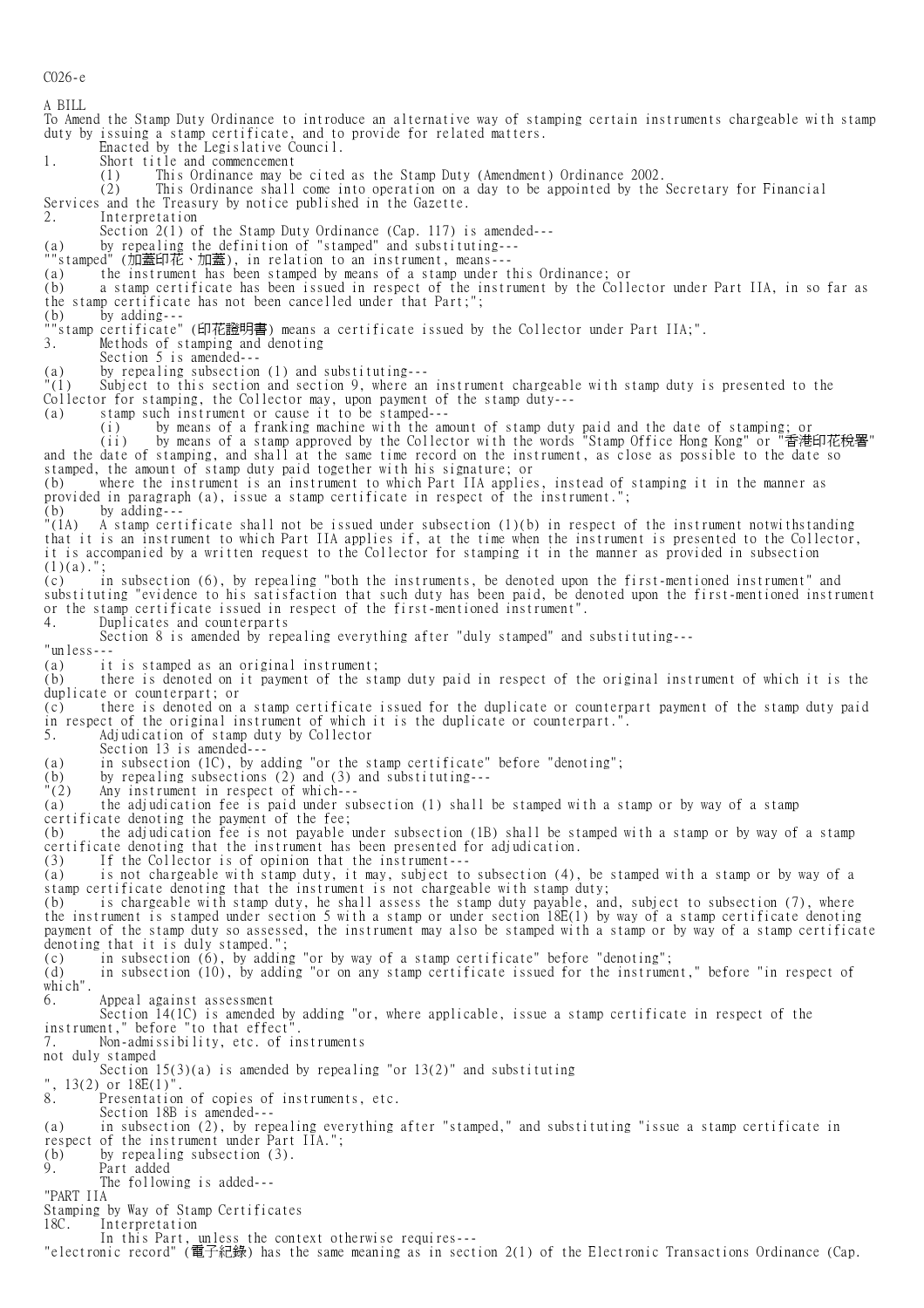553); "record" (紀錄) has the same meaning as in section 2(1) of the Electronic Transactions Ordinance (Cap. 553); "send" (送交) includes deliver or transmit by electronic means. 18D. Application of this Part This Part shall apply to an instrument chargeable with stamp duty under heads 1, 2 and 4 in the First Schedule.<br>18E. Stamping by way of stamp certificates Stamping by way of stamp certificates (1) Subject to section  $5(1A)$ , the Subject to section 5(1A), the Collector may, for the purpose of stamping any instrument to which this Part applies, issue a stamp certificate in respect of the instrument, whether or not the instrument is presented to the Collector for stamping. (2) A stamp certificate may be issued in paper form or in the form of an electronic record.<br>(3) The Collector may issue a stamp certificate---The Collector may issue a stamp certificate---(a) to denote the payment or remission of stamp duty;<br>(b) to denote the payment or remission of any penalty to denote the payment or remission of any penalty payable under this Ordinance; (c) to denote the payment of an adjudication fee payable under this Ordinance; (d) to denote the fact that an instrument has been presented for adjudication; (e) to denote that an instrument is not chargeable with stamp duty;<br>(f) to denote that an instrument is duly stamped; or (f) to denote that an instrument is duly stamped; or (g) to denote or endorse any particulars or matter which the Collector is required or empowered to denote or endorse under this Ordinance. (4) The Collector shall keep a record of any stamp certificate issued by him and, in so far as the stamp certificate is not cancelled under section 18J, retain the record for a period of not less than 15 years after the day of issue. Application for stamping without presenting instruments (1) A person may, in respect of an instrument to which this Part applies and being an instrument specified by the Collector, apply to the Collector for stamping the instrument without presenting it. (2) An application under subsection (1) shall--- (a) be made in such form as may be specified by the Collector; (b) be signed by the applicant and sent to the Collector, in such manner as the Collector may determine; and (c) in a case where stamp duty or penalty (if any) is payable, be accompanied by payment of the stamp duty or penalty (if any). (3) For the purposes of subsection (1), an instrument to be specified by the Collector--- (a) shall be specified by notice published in the Gazette; and (b) may be specified by reference to a class or description of instruments. (4) A notice under subsection (3) is subsidiary legislation. Approval of application made under section 18F If the Collector is satisfied that--- (a) an application has been made in respect of an instrument specified under section 18F(3); and (b) section 18F(2) has been complied with, the Collector may approve the application for stamping made under section 18F and, in respect of the instrument, issue and send to the applicant a stamp certificate. 18H. Refusal of application made under section 18F (1) If the Collector is not satisfied that section 18G(a) or (b) has been complied with, the Collector may refuse to approve the application for stamping made under section 18F.<br>(2) Where the Collector refuses the application, the Colle Where the Collector refuses the application, the Collector shall notify the applicant of the decision and the reasons of refusal. (3) Where the application is refused for failing to comply with section 18G(a), the applicant may present the instrument to the Collector for stamping under section  $\bar{5}(1)(a)$ . (4) Where the application is refused for failing to comply with section 18G(b), the applicant may, after complying with section 18G(b), make a new application to the Collector under section 18F. 18I. Power of Collector to inspect instrument or evidence (1) Without prejudice to the generality of sections 18G and 18H, the Collector may, at any time after an application for stamping an instrument is made under section 18F, require the applicant or any other person, who possesses or controls the following instrument or evidence, to present to the Collector for inspection for the purposes of this Ordinance--- (a) the instrument; or (b) such evidence as the Collector may deem necessary in order to show to his satisfaction whether all the facts and circumstances affecting the liability of the instrument to stamp duty, or the amount of stamp duty chargeable on the instrument, are fully and truly set forth in the instrument. (2) Unless the instrument or evidence as provided under subsection (1) is presented---(a) in the case where a stamp certificate has not been issued, the Collector may--- (i) refuse to issue a stamp certificate in respect of the instrument; or (ii) issue a stamp certificate in respect of the instrument subject to such conditions as he sees fit; or (b) in the case where a stamp certificate has been issued, the Collector shall cancel the stamp certificate under section  $18J(1)(d)$ <br>18J. Power of ( Power of Collector to cancel stamp certificates (1) The Collector shall cancel a stamp certificate if--- (a) the stamp duty, penalty or adjudication fee (if any) paid in respect of an instrument to which the stamp certificate relates has been returned, repaid or refunded under this Ordinance; (b) an allowance has been made in respect of the stamp certificate under this Ordinance; (c) the stamp certificate is subsequently found to contain any error; or (d) there is a failure to comply with section 18I(1). (2) Where a stamp certificate is cancelled under subsection (1), the Collector shall--- (a) send to any one or more of the following persons a notice in writing of the cancellation--- (i) the person who has claimed a refund or an allowance; (ii) where practicable, the parties who executed the instrument to which the stamp certificate relates or the person who paid the stamp duty to which the stamp certificate relates; or (iii) the person who failed to comply with section 18I(1); and (b) cancel the record of the stamp certificate kept in respect of the instrument. (3) Where a stamp certificate is cancelled under subsection (1)(a) or (b) for overpayment of stamp duty,

the Collector may issue a new stamp certificate denoting the payment of stamp duty chargeable on the instrument.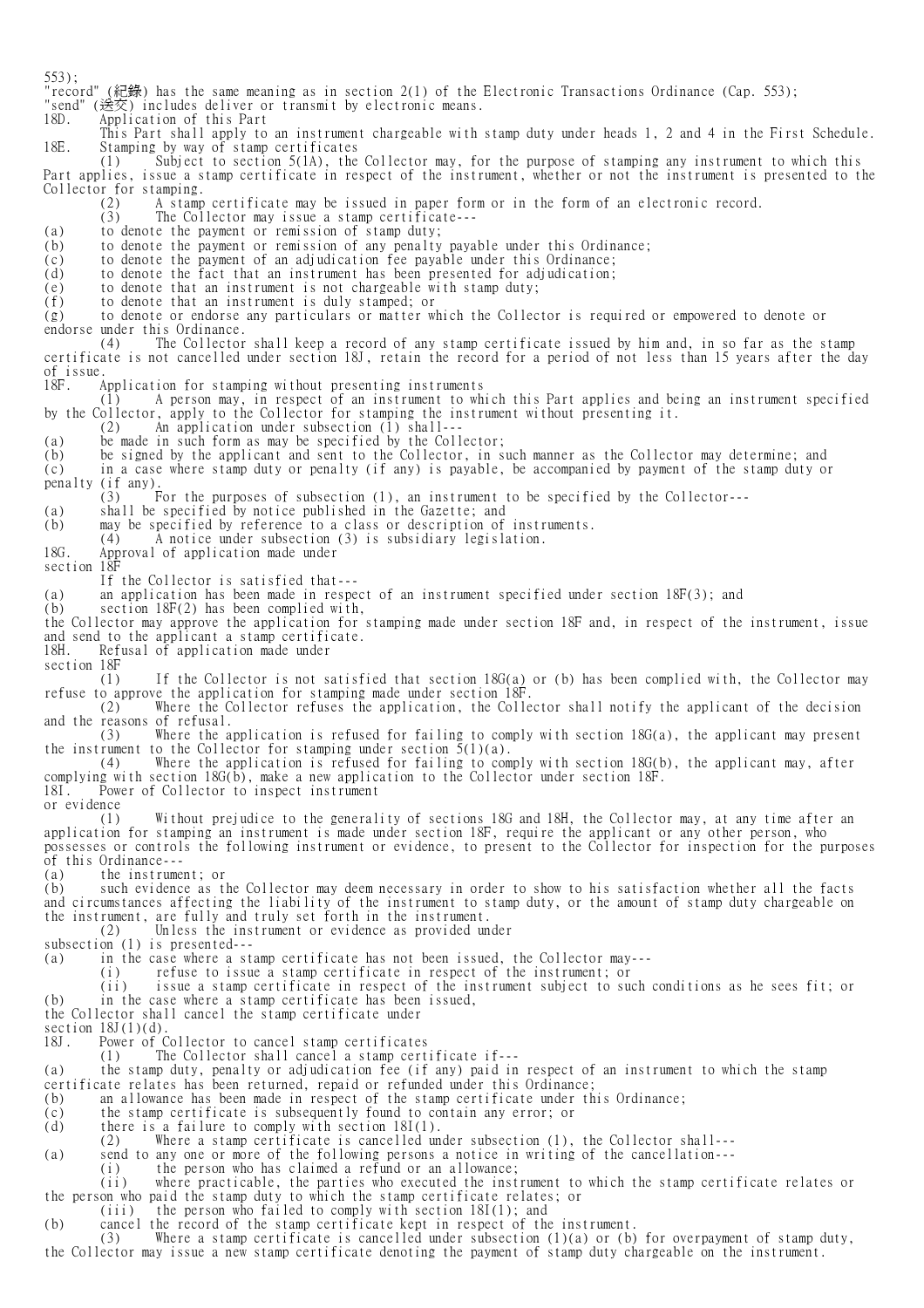(4) Where a stamp certificate is cancelled under subsection (1)(c), the Collector may, upon request or on his own initiative, issue a new stamp certificate to rectify the error. (5) Where a stamp certificate is cancelled under subsection (1)(c) for any error concerning an undercharge of stamp duty, the Collector may only issue a new stamp certificate denoting the payment of stamp duty chargeable on the instrument after payment of the undercharged stamp duty has been made. (6) Where a stamp certificate is cancelled under subsection (1)(d), the Collector may issue a new stamp certificate after the requirement under section 18I(1) has been complied with."<br>10. Part heading amended Part heading amended The heading to Part III is amended by adding "and Part IIA" at the end. 11. Contract notes, etc. in respect of sale and purchase of Hong Kong stock Section 19 is amended---(a) in subsection  $(1)(d)$ , by adding ", or cause a stamp certificate to be issued in respect of the instrument," before "to the effect" (b) in subsection (7), by adding ", or issue a stamp certificate in respect of the instrument," before "to that effect'<br>12. Refund of stamp duty in respect of sale and purchase of units under unit trust schemes Section 19A(2) is amended by adding "or, where applicable, the stamp certificates issued in respect of the contract notes," before "and the". 13. Stamp duty chargeable on contracts, etc. for sale of equitable estate or interest in immovable property Section 26 is amended--- (a) in subsection (3), by adding ", or issue a stamp certificate denoting," before "the payment"; (b) in subsection (4), by adding ", or an application for stamping is made to the Collector under section 18F in respect of the conveyance within that period or that longer period," before "the conveyance". 14. Chargeable agreements for sale Section 29C is amended--- (a) in subsection (5B)(c), by repealing everything after "may" and substituting--- "cancel--- (a) the stamp, if any, denoting payment of the monies on the agreement; or (b) the stamp certificate, where applicable, denoting payment of the monies in respect of the agreement."; (b) in subsection (13)(a), by adding ", or issue a stamp certificate in respect of the agreement," before "to the effect". 15. Conveyances on sale of residential property Section 29D is amended---  $(a)$  in subsection  $(1)$ -- (i) by adding ", or an application for stamping is made under section 18F," after "stamping"; (ii) in paragraph (b), by repealing "or 13(2)" and substituting ", 13(2) or 18E(1)"; (iii) by adding "or issue a stamp certificate in respect of the conveyance on sale" before the full stop; (b) in subsections  $(\overline{2})(a)$ ,  $(3)(a)$ ,  $(b)$  and  $(c)$ ,  $(4)(a)$  and  $(5)(a)$ , by repealing "or 13(2)" and substituting  $13(2)$  or  $18E(1)$ ". 16. Instruments specially exempted Section 40(2) is amended by repealing "with a stamp denoting" and substituting "to the effect". 17. Relief in case of gift to exempted institution Section 44(3) is amended by adding "or by way of a stamp certificate," before "denoting". 18. Relief in case of conveyance from one associated body corporate to another Section 45(3) is amended by adding "or by way of a stamp certificate," before "denoting".<br>19. Instruments affecting immovable property Instruments affecting immovable property made for new Government lease or exchange to be exempt Section 46(1) and (2) is amended by repealing "thereon a certificate" and substituting "on the instruments a certificate, or issue a stamp certificate,<br>20. Instruments confirmatory of transac 20. Instruments confirmatory of transactions during Japanese occupation to be exempt Section 47(2) is amended by repealing "thereon a certificate" and substituting "upon the instrument a certificate, or issue a stamp certificate,". 21. Part heading amended The heading to Part VI is amended by adding ", Etc." after "Stamps". 22. Allowance for spoiled stamps and stamp certificates rendered unfit for purpose intended Section 48(1) is amended---(a) by adding "or any stamp certificate rendered unfit for the purpose intended" after "stamp spoiled"; (b) in paragraph (c), by adding ", or the stamp certificate is issued in respect of," after "used for". Section substituted Section 49 is repealed and the following substituted---<br>"49. Allowance for stamps inadvertently used and stamp certi "49. Allowance for stamps inadvertently used and stamp certificates inadvertently issued (1) Subject to subsections (2) and (3), where--- (a) any person has inadvertently used a stamp for, or a stamp certificate has been inadvertently issued in respect of, an instrument chargeable with stamp duty, and the stamp duty paid was of greater value than was necessary; or (b) any person has inadvertently used a stamp for, or a stamp certificate has been inadvertently issued in respect of, an instrument not chargeable with stamp duty, the Collector may, upon application, cancel the stamp or the stamp certificate (as the case may be). (2) An application under subsection (1) shall be made--- (a) within 2 years after the date of the instrument; or (b) if it is not dated, within 2 years after its execution by the person by whom it was first or alone executed. (3) An application under this section in respect of a stamp certificate inadvertently issued shall be made by the person who can prove to the satisfaction of the Collector that the stamp duty to which the stamp certificate relates was paid by him. (4) If the Collector--- (a) cancels a stamp in respect of an instrument chargeable with stamp duty, he may, where the instrument is stamped with a stamp denoting payment of the stamp duty chargeable on it, allow as spoiled the stamp so used; or (b) cancels a stamp certificate in respect of an instrument chargeable with stamp duty, he may issue a new stamp